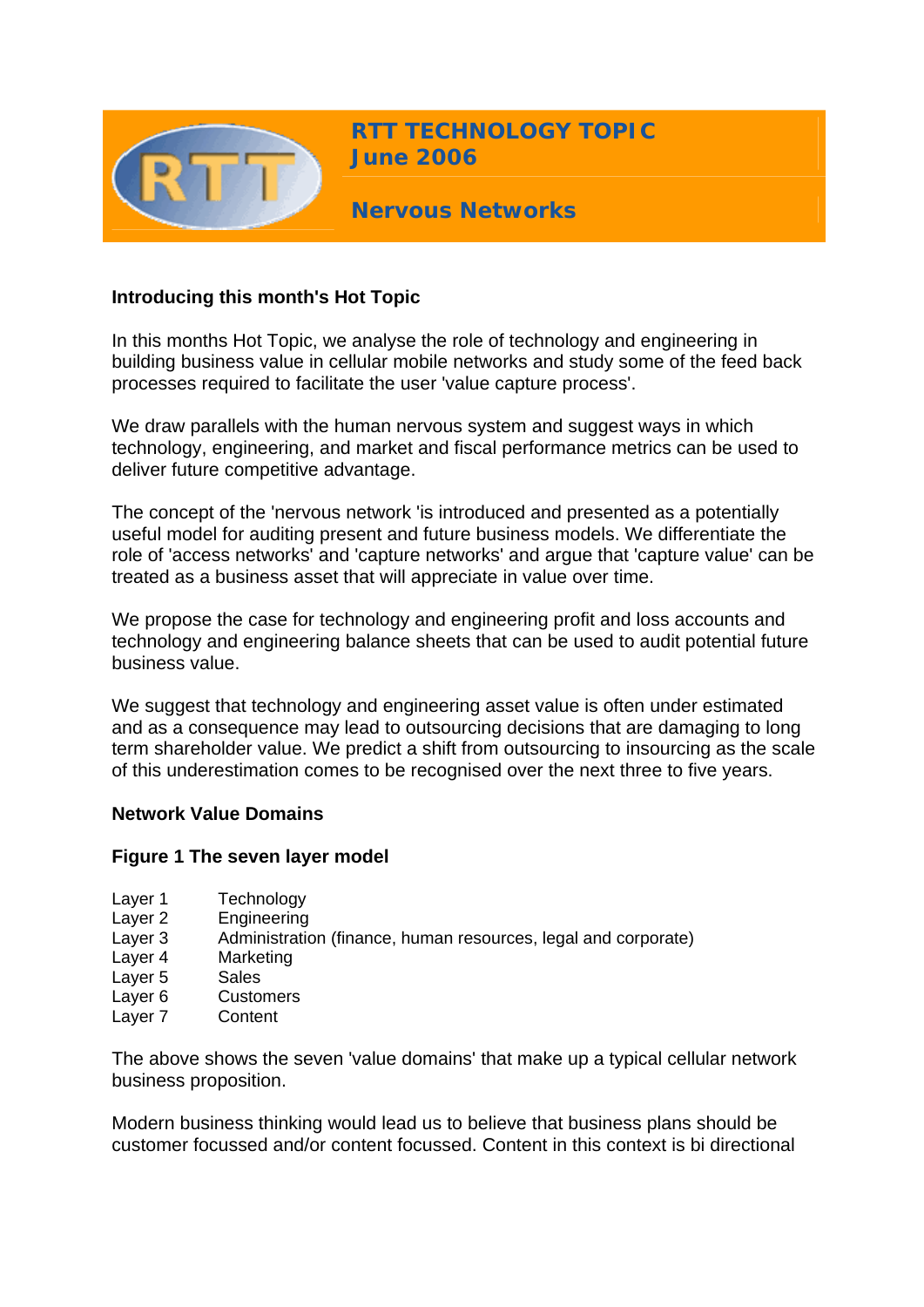voice, audio, imaging, video and data.

We would not dispute this though we would point out that the cellular industry uses technology and engineering to realise customer and content value.

If the objective is to produce a credible and executable three to five year business plan then there is a case to be made that technology and engineering make a good starting point. The advantage is that both disciplines are amenable to accurate forecasting. For example, we know more or less precisely what semiconductors will be able to do in five years time. We do not know and cannot know what customers might want in five years time but we can accurately define what we can and cannot deliver to them assuming certain cost, bandwidth and power efficiency constraints.

On this basis, each of the above domains has a definable asset value and added value potential which may increase or decrease over time. We have defined administration rather arbitrarily as a composite of finance, human resources, legal and corporate functionality and includes of course other functions such as real estate management which are all more or less essential parts of a cellular network business.

The overall value of the business is a composite of technology, engineering, administration, marketing, sales, customer and content assets. The realisation of asset value is dependent on achieving an optimum balance across all seven of these 'asset domains'. The process of achieving a balanced asset base is dependent on having a developed view of the shape of the business over three to five years. This is only possible if there is a through understanding of how technology and engineering will change inter and intra domain functionality over that period.

#### **Differentiating Technology Value and Engineering Value**

A first step is to ensure that there is a clear understanding of the difference between technology and engineering.

**Technology** comes from the Greek word **'technologia'** which is a composite of 'techne' (craft) and 'logia' (saying) and describes the way in which humans share knowledge about tools, devices and processes to achieve **a practical result.** 

Examples of basic enabling technologies in our industry include the RF components used in cellular phones, the optical components and sensor arrays used in camera phones, and the microprocessor logic and memory devices that provide the basic building blocks of a cellular network.

**Engineering** comes from the Latin word **'Ingeniarus'** and describes the way in which humans apply technology to achieve **a planned result.** Archimedes is an example of an 'engineer' who also happened to be a master mathematician who combined both skills to develop the 'engines of war' using available technology (ropes, pulleys, levers and possibly reflective devices) to achieve a planned result (the defeat of the Romans in their attempted invasion of Syracuse in 212 BC).

Examples of basic enabling engineering in our industry include a developed ability to pour concrete (that well known Roman technology), build masts (civil and mechanical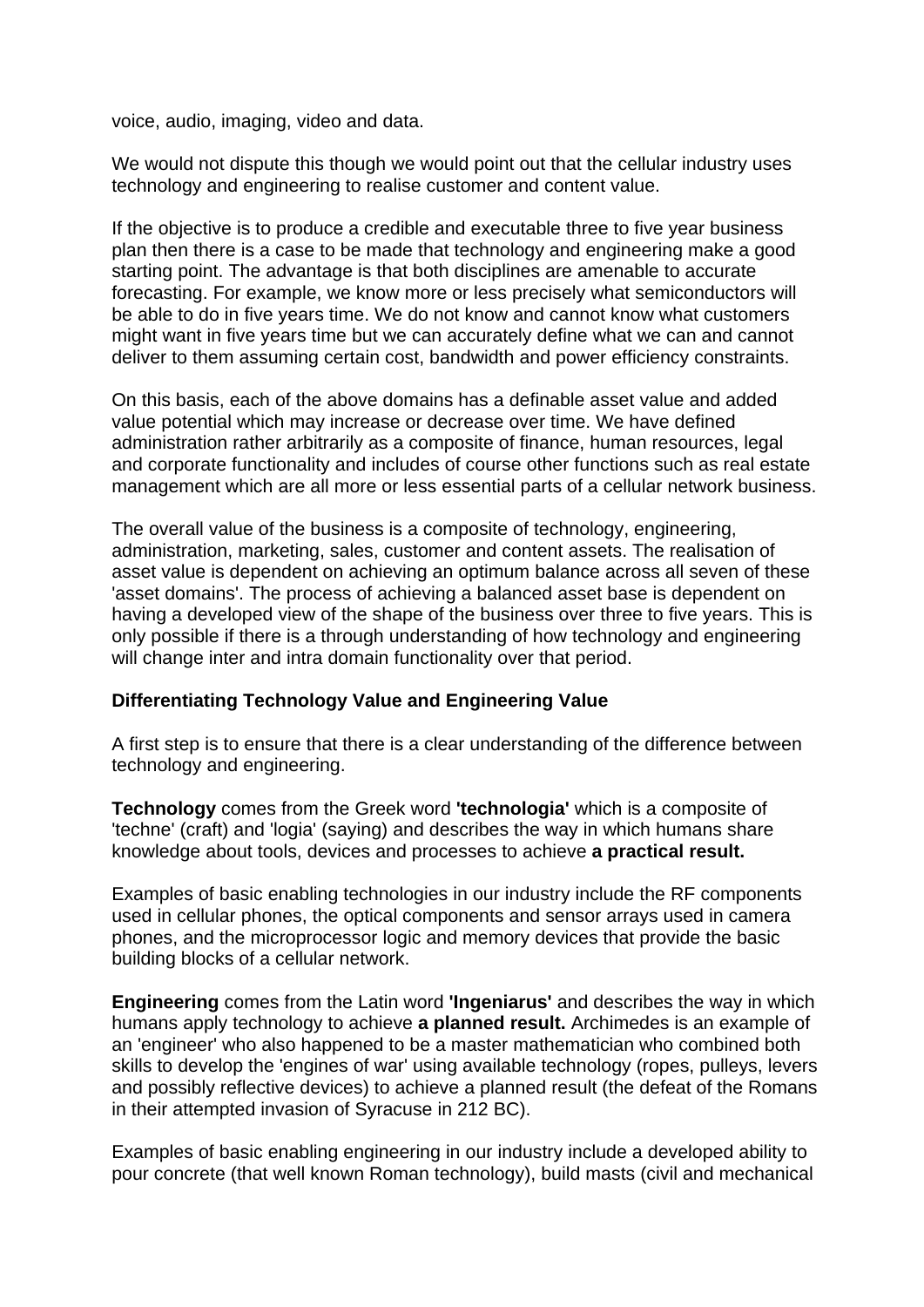engineering), the application of radio engineering skills and the integration of radio hardware and software engineering.

## **The role of technology and engineering in 'nervous networks'**

A network is simply an interconnected system. A 'nervous network' is an interconnected system that is capable of anticipating and responding to changes taking place internally or externally that demand some form of adaptation process to take place. We have discussed adaptive networks, also known as **Competitive** [Networks](http://www.rttonline.com/hottop_frame.htm) in an earlier Hot Topic. Nervous networks, adaptive networks and competitive networks are different ways of describing an entity which is capable of changing itself in response to a changed operational requirement.

Humans are one example of an evolved form of competitive network capable of anticipating and responding to threat and opportunity based on a nervous system that can anticipate and respond by increasing heart rate and blood pressure and mental awareness.

Adaptation is the process used to improve efficiency. Our calorie consumption increases as our heart rate increases, efficiency is achieved by matching energy use to the required task.

**Displays** that adapt to changing lighting conditions and **microprocessors** that change frequency and voltage depending on the application load are examples of **functionally adaptive device technologies**. The present challenge is to improve the power efficiency of these devices by making them more **predictive**.

**Load management** and **admission control** algorithms are examples of **functionally adaptive engineering**. The objective is to improve radio and network bandwidth efficiency which in a radio context also implies power efficiency. Allocating higher data rates to users close to a cell site will generally improve user duty cycles. Again the present challenge is to improve the efficiency of these processes by making them more **predictive**.

#### **Measurement Metrics**

Network operators have worked towards capturing at least some of the performance metrics that impact directly on the end user experience and/or content value and expressing these metrics in Key Performance Indice (KPI) agreements with vendors.

These include traditional metrics such as blocked call rates, handover success rates, call success rates, voice quality, and more recently, audio, image and video quality (content quality).This is an area that still has substantial development potential particularly in the context of power efficiency where present measurement metrics are arguably over simplistic.

# **Access Networks and Capture Networks**

Power efficiency from a user perspective will depend on the ratio of uploading and downloading, session length and session complexity. Present engineering work tends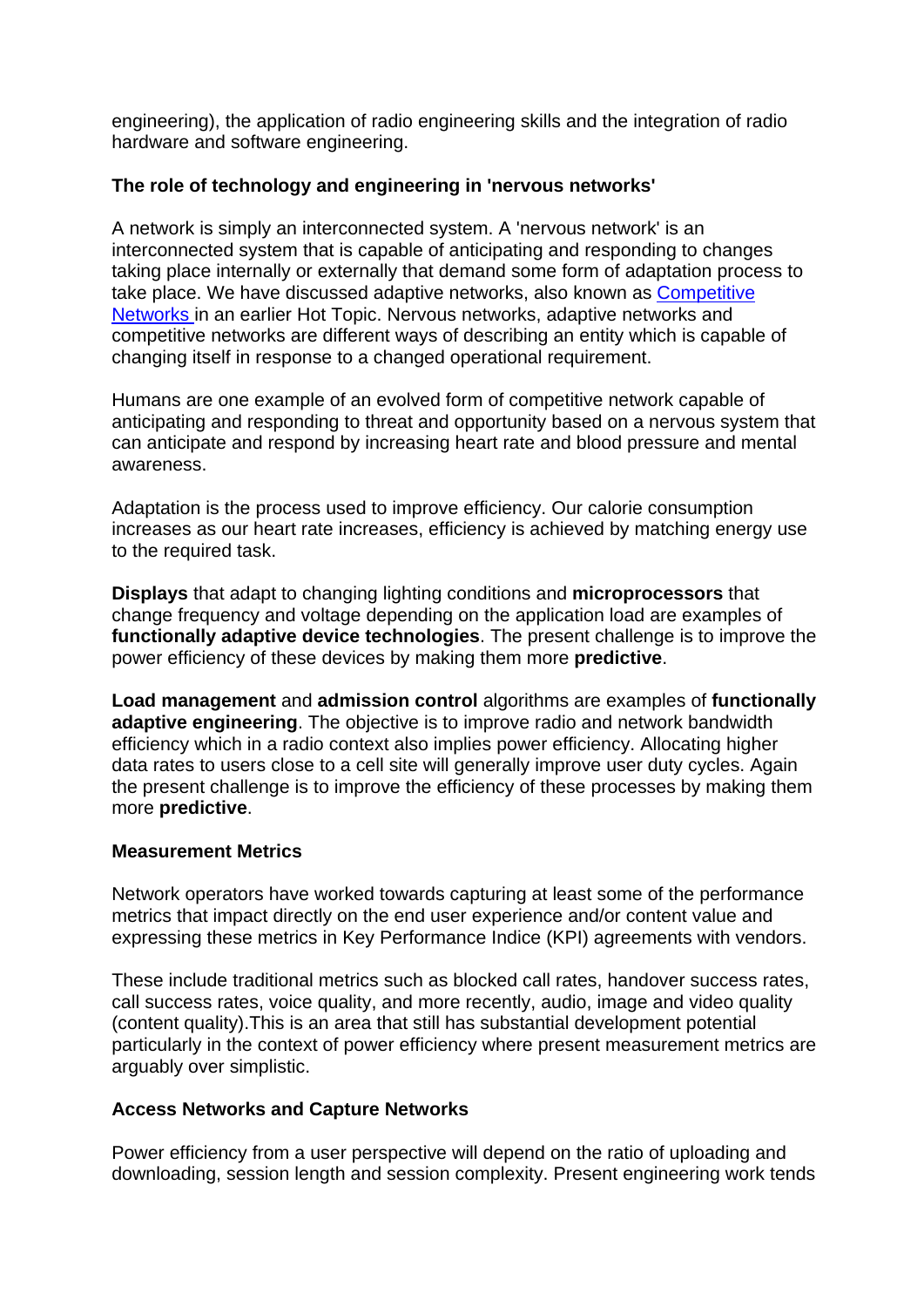to be focussed on optimising the efficiency metrics of **the downlink** - **the access network model.** Our argument is that a substantial percentage of future revenues will be dependent on **uplink value** - **the capture network model.** For example finding a way in which users can **upload** images from a handset **rather than store** images in a handset. (Snap and send rather than snap and store). This suggests that uplink power efficiency will become progressively more important as imaging and audio capture bandwidth in handsets increases over time. Uplink power efficiency is directly dependent on the device technology used in the handset combined with admission control algorithms. Delivering uplink power efficiency is therefore directly dependent on an intimate integration of handset device technology and admission control engineering.

## **Nervous Networks and Fiscal Efficiency**

You can probably tell by now that we are working towards the thesis that technology and engineering have definable (and usually understated) asset values which are directly related to average revenues per user and average margin per user over a typical user and/or product life cycle.

This brings us to the concept of fiscal efficiency.

We are saying that there are essentially seven network value domains into which we can pour money, time and effort - technology, engineering, administration (including finance, HR, legal and corporate management), marketing, sales, customers and content.

If we underspend or overspend in any one of these seven functional domains we will compromise the overall fiscal efficiency of the business. We are defining fiscal efficiency as the ability to realise a given return from a certain level of investment. This is an issue of getting the business in balance.

However in all seven domains, we can improve fiscal efficiency by improving the process of **adaptation**. This includes the adaptation process **within each domain** and the adaptation process **between domains.**

There are three related functions

**Adaptation** - the ability of a system or part of a system to respond to a changed requirement or changed condition

**Scale** - the order of magnitude over which the adaptation takes place (the range) and the rate and resolution of the response

**Context** - the amount of observable information available in order for the system itself or some external function to take a decision on the adaptation process. The accuracy of the observation process and the ability of the system to interpret and act on the observed information will have a direct impact on fiscal efficiency. An ability to anticipate a changed requirement or condition based on the observable context is particularly important. This is in turn dependent on having an effective cross domain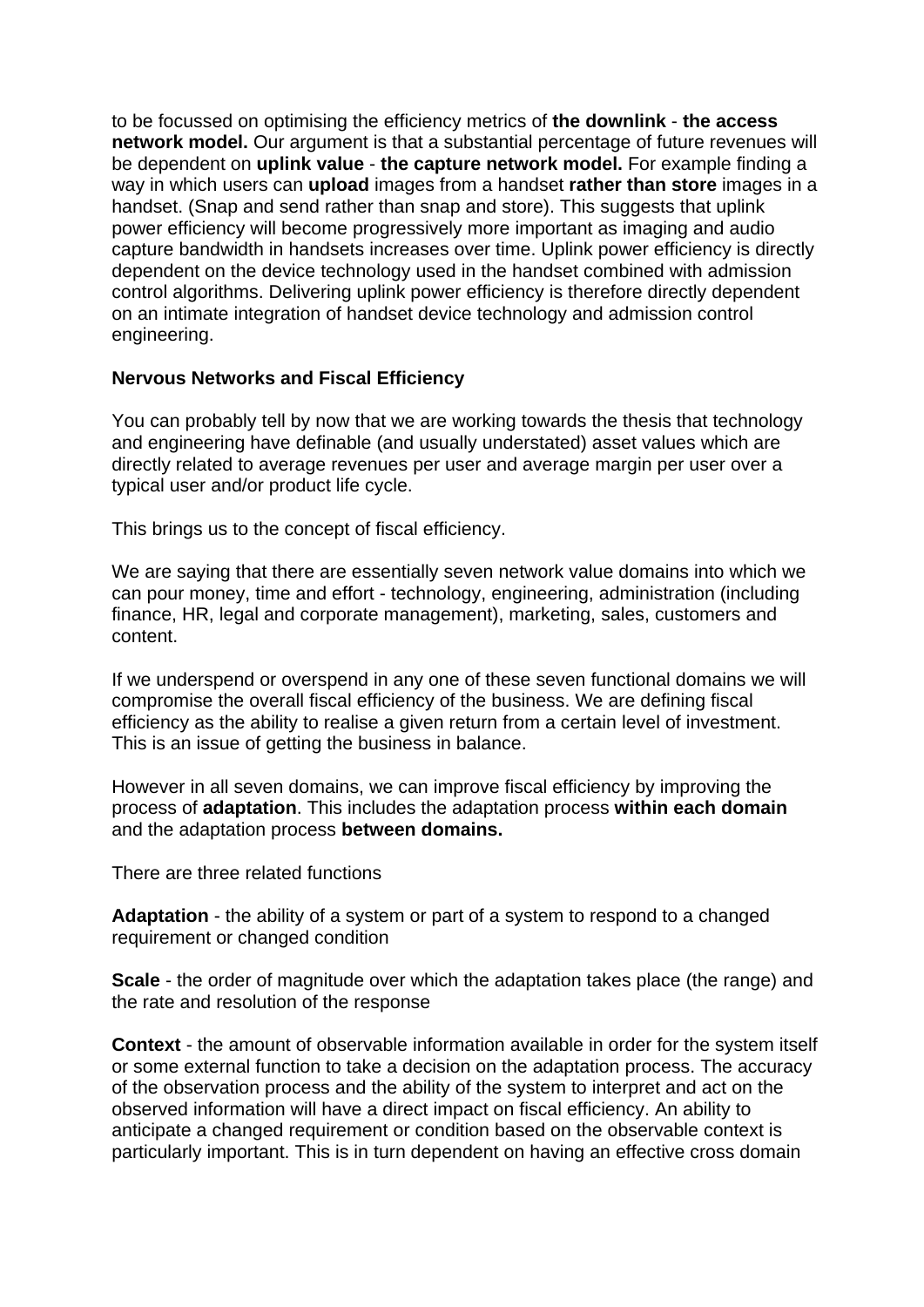signalling system.

#### **An Increase in Network Value Domain Interdependency - the relevance of the OSI seven layer model**

The need for efficient effective cross domain signalling increases as network value domain interdependency increases. We know that network value domain interdependency will increase because we already see it happening in the OSI seven layer model.

#### **Figure 2 The OSI (Open Systems Interconnection) Seven Layer Model**

| Application  | Windows/Symbian O/S           |
|--------------|-------------------------------|
| Presentation | <b>HTML/XML</b>               |
| Session      | SIP/RSVP/RTP                  |
| Transport    | <b>TCP</b>                    |
| Network      | IP                            |
| Data link    | ATM or ethernet               |
| Physical     | Wireless or copper or optical |
|              |                               |

Within the OSI model, there is increasing recognition that layer to layer visibility has to improve in order to make each individual layer more responsive. Each individual layer has to become more dynamically adaptive to changes occuring in other higher or lower layers in the protocol stack. An example would be a network proscribed change in content quality managed at layers 5, 6 and 7 made in response to a bandwidth constraint that could be detected at layers 4, 3 or 2 or a bandwidth and power constraint at the physical layer (layer 1).

The research and standards work ongoing in this area is generically described as **'cross layer coding'**. Cross layer coding will be particularly important in HSPA for example. The modulation and coding scheme can be changed on a per user stream basis at 10 millisecond or 2 millisecond and, eventually, .5 millisecond intervals on the basis of the measured 'context' which is captured using a scale of 30 channel quality indicator values (a composite of signal quality, application requirement and buffer occupancy. **HSPA** is therefore a good example of an **adaptation** process with a certain **scale** determined by a measured **context.**

#### **How do we relate changes in the OSI model to changes in network domain value?**

HSPA provides a useful case study showing how changes in the OSI physical and MAC layer change higher layer functionality. For example, HSPA changes the way in which content is delivered which in turn potentially changes the way in which users are billed for content or rewarded for content that they have provided (the capture network proposition). HSPA should theoretically deliver a benefit in terms of bandwidth and power efficiency and therefore produce a delivery cost advantage. However it may introduce additional complexities into the customer, product and service management process. This has associated human resource allocation and cost implications.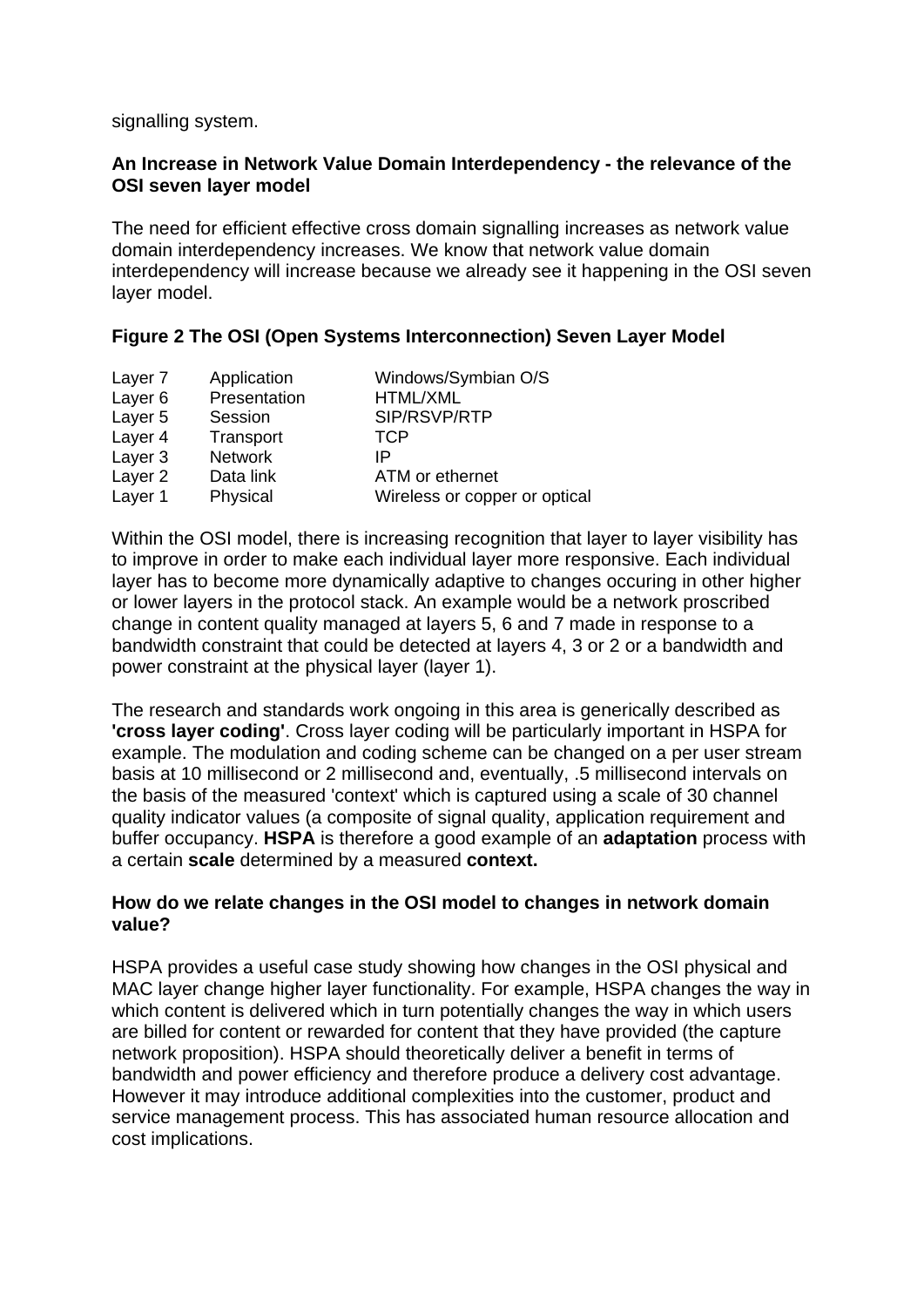### **Adaptation rate- micro adaptive processes**

This brings us to consider issues of adaptation rate. At technology/device level, frequency and voltage scaling can potentially be implemented at a rate /frequency/interval of a few tens of microseconds. At engineering level, bandwidth allocation can be changed on a per user basis every few milliseconds. These are processes that can be described as micro adaptive and directly effect both the user experience and the way that content is delivered.

### **Adaptation rate - macro adaptation processes**

Administrative functions generally change at a more leisurely pace (minutes, hours, days, months, years) but the same principles of adaptation apply and reactive decisions taken in the administrative domain will directly effect the user experience and the way that content is delivered.

## **The integration of Micro Adaptation and Macro Adaptation Processes**

As a consequence it is worthwhile considering how these two response processes can be more closely integrated. The answer has been partly given in our March Hot Topic '[Esperanto For Engineers' w](http://www.rttonline.com/hottop_frame.htm)hich argued the case for describing technology and engineering issues in a language that could be more readily absorbed by a broader management audience. We suggested as an example a language or methodology for describing silicon value.

In a wider context, we need to find a way in which technology and engineering can be made more obviously relevant to the overall business decision process. In practice this suggests a need to explain how the 'little decisions' being taken every few microseconds and milliseconds in the network affect the 'big decisions' being taken at managerial level.

# **The shift from Outsourcing to Insourcing**

This brings us to our final point. The general thrust of innovation within the dual domains of cellular technology and cellular engineering is to produce systems and subsystems that respond relatively instantaneously to changing user needs. Ideally these systems develop **an ability to anticipate** those needs. The **systems become more sentient over time**. In the process, the **subsystems deliver bandwidth and power efficiency benefits.**

This level of intelligence is derived from **an intimate knowledge of customer behaviour**. As we said in our February Hot Topic, **cellular phones** are **the eyes and ears of the network.**

While there may be a persuasive short term risk management/cost management rationale for outsourcing technology and engineering functions to vendors or other third parties, the long term rationale is less clear.

Technology and engineering together have **the ability to deliver market and fiscal**